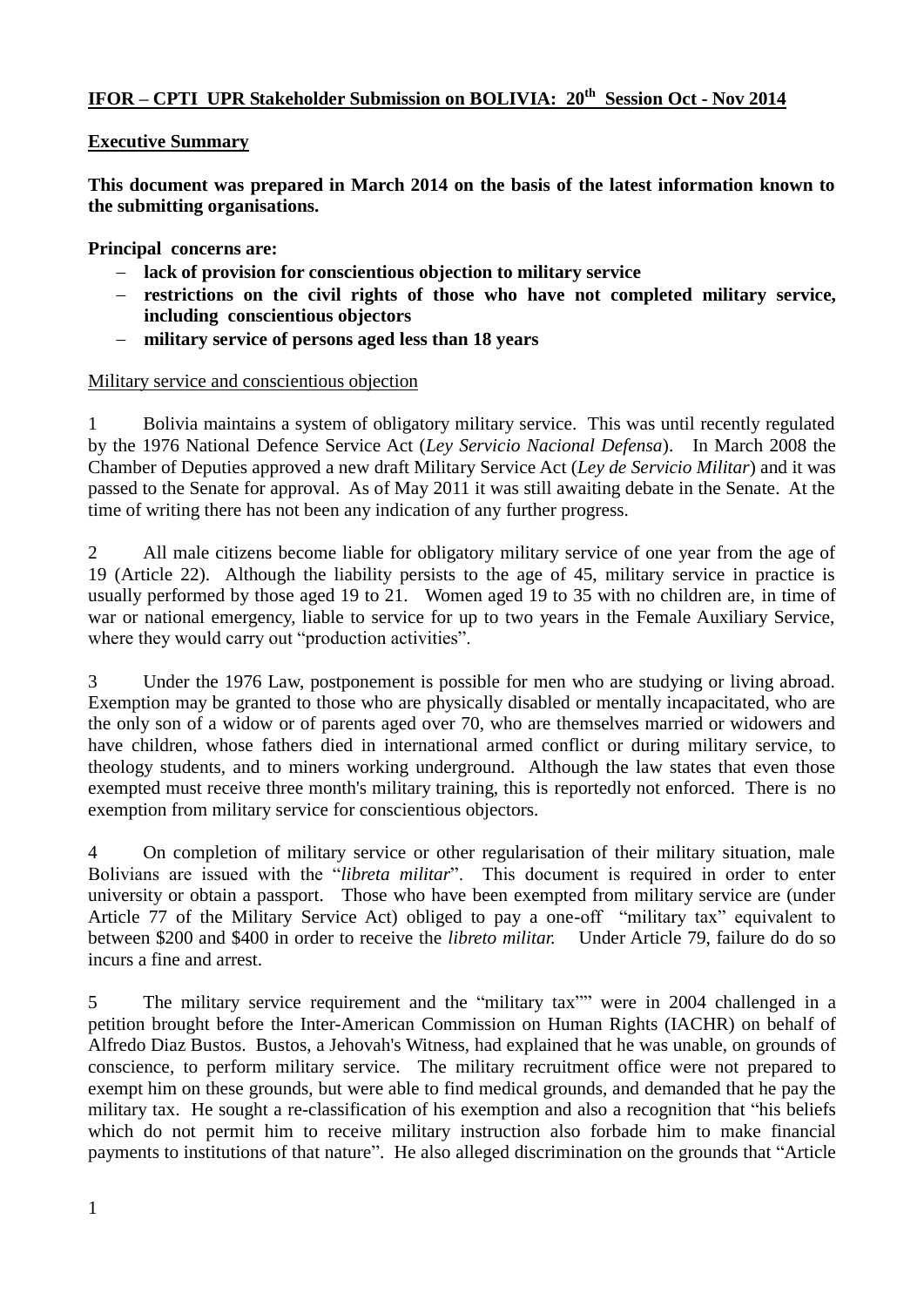49(i) of the National Defense Service Act states that in peacetime, clergy, seminarians, religious, and novices are exempt from military service" but although dispensation was granted to Catholic theological students, it was not applied to his equivalent role as "a Ministerial Servant and as such (...) Assistant Principal of the Theocratic Ministry School that operates in La Paz Kingdom Hall of the Jehovah's Witnesses". This aspect of his petition was however not addressed in the eventual settlement.

6 In a Friendly Settlement before the IACHR in October 2005, the Bolivian State, represented by the Ministry of Defence, agreed:

"a) to give Alfredo Díaz Bustos his document of completed military service within thirty working days after he submits all the required documentation to the Ministry of Defense;

b) to present the service document free of charge, without requiring for its delivery payment of the military tax stipulated in the National Defense Service Act, or the payment of any other amount for any reason or considerations of any other nature, whether monetary or not;

c) at the time of presentation of the service record, to issue a Ministerial Resolution stipulating that in the event of an armed conflict Alfredo Díaz Bustos, as a conscientious objector, shall not be sent to the battlefront nor called as an aide

d). Include, in accordance with international human rights law, the right to conscientious objection to military service in the preliminary draft of the amended regulations for military law currently under consideration by the Ministry of Defense and the armed forces;

e) Encourage, together with the Deputy Ministry of Justice, congressional approval of military legislation that would include the right to conscientious objection to military service; $<sup>1</sup>$ </sup>

7 As the IACHR noted in its Annual Report the following year, the first three items of this agreement, those which affected Bustos' individual situation, were honoured promptly, but no action had been taken on the two more general undertakings. Indeed, in direct contravention of item (d) of the Friendly Settlement Agreement, the draft Military Service Act passed by the Chamber of Deputies in March 2008 contained no provisions for conscientious objectors. As such it was criticised by Bolivia's ombudsperson, Waldo Albarracín.<sup>2</sup>

8 The latest follow-up, in the IACHR's Annual Report for 2012, concludes that the Friendly Settlement Agreement has still been implemented in part only, and indicates that "the Commission will continue to monitor the pending items."<sup>3</sup> Bolivia had prided itself on its ratification of the Ibero-American Convention on Rights of Youth, Article 12 of which reads: "1. Youth have the right to make conscientious objection towards obligatory military service. 2. The States Parties undertake to promote the pertinent legal measures to guarantee the exercise of this right and advance in the progressive elimination of the obligatory military service."<sup>4</sup> The petitioner however pointed out that far from doing anything to bring its national legislation into accordance with this provision, Bolivia had in fact entered a reservation to this article at the time of ratification.<sup>5</sup>

9 The petitioner had reported in 2011 that the Draft Law on Compulsory Military Service (No.  $17/08$  of January  $16<sup>th</sup>$  2008), which contained no provisions relating to conscientious objection is

"[Defensor](http://www.lostiempos.com/noticias/28-03-08/28_03_08_nac6.php) [objeta](http://www.lostiempos.com/noticias/28-03-08/28_03_08_nac6.php) [Ley](http://www.lostiempos.com/noticias/28-03-08/28_03_08_nac6.php) [de](http://www.lostiempos.com/noticias/28-03-08/28_03_08_nac6.php)

[Servicio](http://www.lostiempos.com/noticias/28-03-08/28_03_08_nac6.php) [Militar"](http://www.lostiempos.com/noticias/28-03-08/28_03_08_nac6.php), Los Tiempos 28<sup>th</sup> March 2008

 $\frac{1}{1}$ 

Inter-American Commission on Human Rights: REPORT Nº 97/05; PETITION 14/04; FRIENDLY SETTLEMENT; ALFREDO DÍAZ BUSTOS – BOLIVIA October 27, 2005, para 16, I, d and e 2

<sup>3</sup> Annual Report of the Inter-American Commission on Human Rights, 2012; Chapter 3 (D), paragraph 281.

<sup>4</sup> Ibid, para 272.

<sup>5</sup> Ibid, para 275.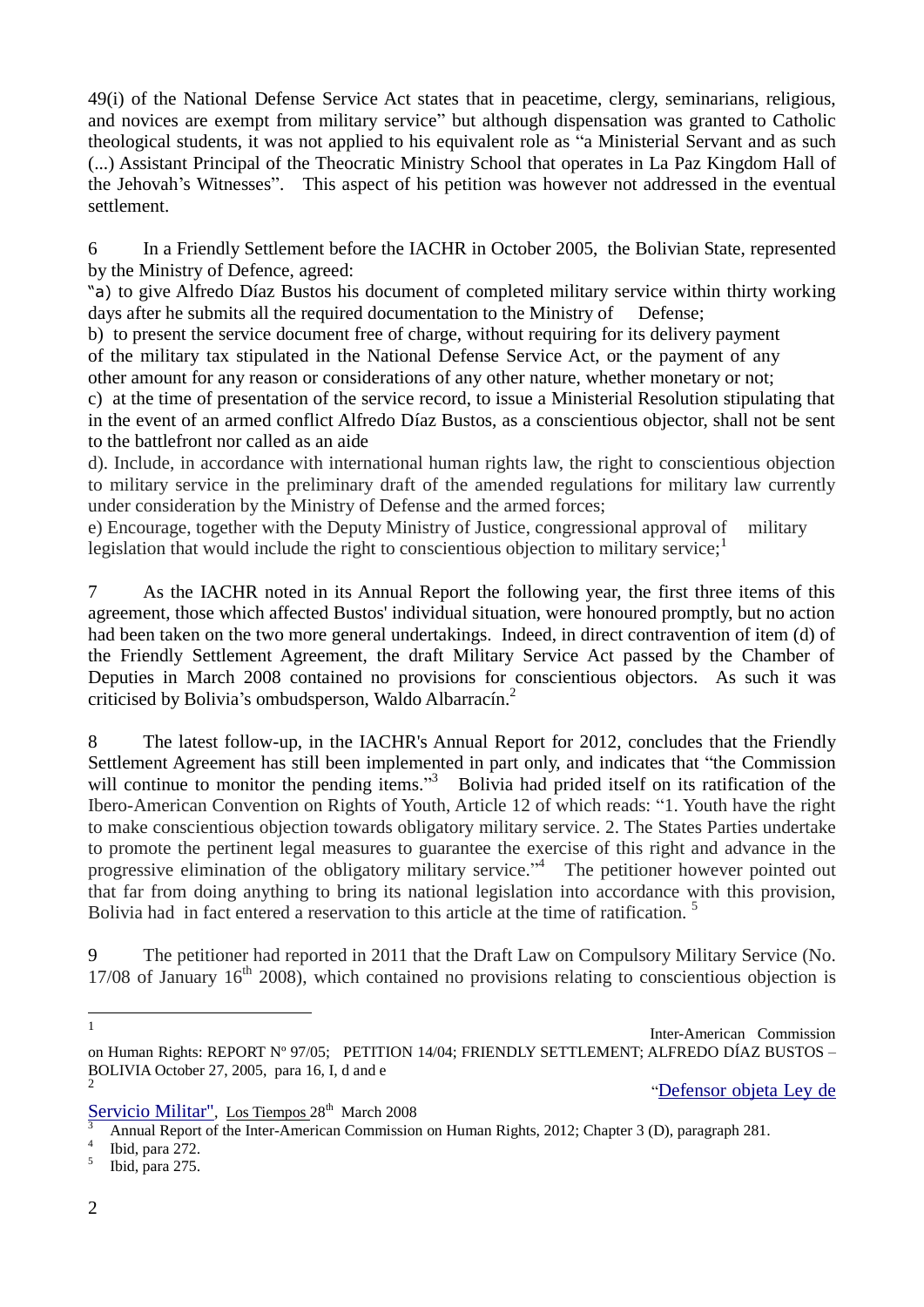not moving through the legislative process and thus there is fear that it will be approved hastily without allowing any opportunity for observations from the Ombudsman's Office." Furthermore, "in 2009 the Ministry of Defense developed a series of preliminary drafts, including one referring to the Security and Integrated Defense of the Plurinational State, which omits conscientious objector status in Article 61 prescribing Compulsory Military Service." <sup>6</sup> Asked for an update for the 2012 report, he maintained that no further progress had been made on these issues in the last twelve months.<sup>7</sup> By contrast, the State had claimed "that in 2011 and 2012, the Plurinational Legislative Assembly had received the draft Law on Compulsory Military Service for police and military candidates and the draft Law on Compulsory Military Services, respectively, so that the conscientious objection continued to be the subject of much in-depth analysis. It pointed out that one proposal in the draft Law on Compulsory Military Service is to include alternative military service for conscientious objectors"<sup>8</sup>

10 The State conceded that no reference to a right of conscientious objection to military service was included in the new Constitution which took effect in 2007.<sup>9</sup> It however pointed out that some forms of obligatory military service were unarmed. Thus "through Bolivia's Civil Aviation Law (Law 2902 of 2004) and Ministerial Resolution No. 1152 of August 25, 2000, provision is being made to award a military service certificate free of charge to young volunteers in the Bolivian Air Force's search and rescue squads who meet the requirements and perform that service once a week for two years. In short, [...] in practice there is an alternative to compulsory military service."<sup>10</sup> In similar vein, it had argued the previous year that Ministerial Resolution No. 1062 of December 28, 2010, ordering that "the Reserve Officer Passbook be granted to personnel providing Outreach and Social Integration Service in the context of Paid Military Service" represented compliance with the Friendly Settlement Agreement, as it "gives young people the opportunity to serve their country according to their aptitudes and academic training and with respect for their professed beliefs".<sup>11</sup> It is however not clear that these options are freely available to all with a conscientious objection to bearing arms – on the contrary, there is an implication that the requirements for admission to the air search and rescue service are stricter than those for military service in general. In any case, particular unarmed postings within the overall context of military service are inadequate to meet the international standards regarding provision for conscientious objectors to military service.

11 When Bolivia's Third Periodic Report under the ICCPR was examined in October 2013, the Human Rights Committee had asked in the List of Issues **"Please provide information on the legal status of objection to military service. In particular, please provide information on the measures adopted to recognize in law and in practice conscientious objection to military**  service."<sup>12</sup>

12 In its written replies<sup>13</sup> Bolivia confirmed its continuing reservation to the relevant Article of the Convención Iberoamericana de Derechos de los Jóvenes. It quoted a Constitutional Court decision dating back to 2003, which indicated that the State was not obliged to make formal provision for conscientious objectors to military service, but that it was open to the individuals concerned to petition the armed forces authorities citing freedom of conscience. No mention was

 $\overline{a}$ 

<sup>6</sup> Ibid, para 277.

<sup>7</sup> Ibid, para 280, communication of  $5<sup>th</sup>$  February 2013.

<sup>8</sup> Ibid, para 279, communication of 31<sup>st</sup> December 2012.

<sup>9</sup> Ibid, para 272.

 $\frac{10}{11}$  Ibid, para 279.

 $\frac{11}{12}$  Ibid, para 276.

CCPR/C/BOL/Q/3,  $29<sup>th</sup>$  April 2013, para 20. 13

CCPR/C/BOL/Q3/Add.1, paras 226 to 228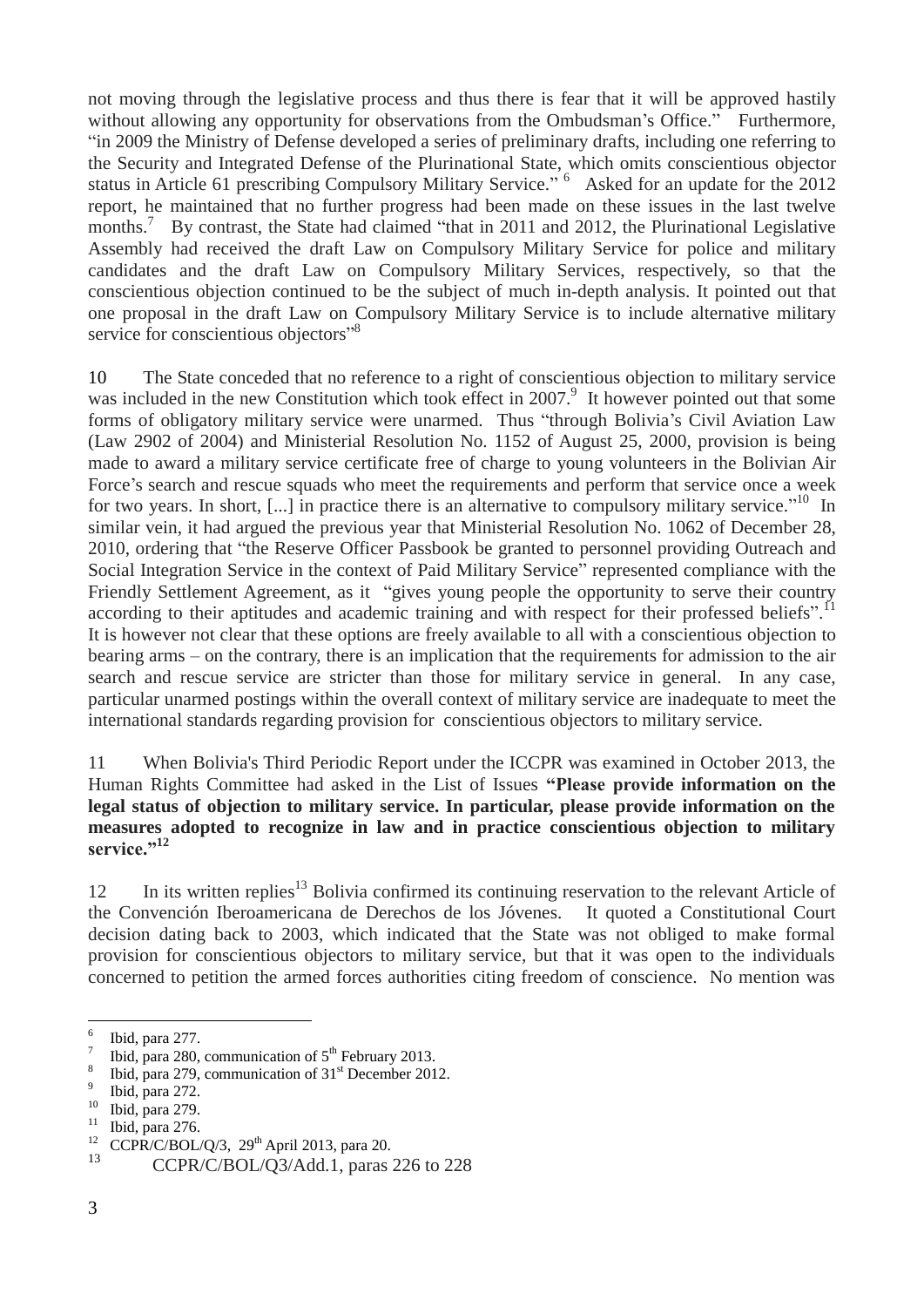made of the undertaking to bring in legislation which had been made in the Friendly Settlement of the *Bustos* case.(Of course the ability to petition the armed forces, who are not a disinterested and impartial tribunal, cannot be an adequate guarantee of the right of conscientious objection to military service.)

13 In its concluding observations<sup>14</sup>, the Committee expressed its concern that no alternative civilian service existed to enable conscientious objectors to exercise their rights in accordance with the Covenant, and it recommended that the State party promulgate legal provisions to recognise the right of conscientious objection to military service and to provide an alternative to military service which would be accessible to all conscientious objectors, and which in nature, cost and duration would be neither punitive nor discriminatory.

### The *libreta Militar*: discrimination against those who do not perform military service

14 The general clauses of the Friendly Settlement in Bustos do not address the role of the *libreta militar.* However the ombudsman, in his comments on the 2008 draft law, criticised the interference with fundamental rights of the requirement to produce the *libreta militar "*in processing personal documents and to access work and education".<sup>15</sup> Among other things, it is a prerequisite for electoral registration.<sup>16</sup> It may be noted that conscientious objectors and others who *refuse* to perform military service do not receive the *libreta militar* and are thus debarred from these rights. The fact that female citizens can access these rights although they are not eligible for the *libreta militar* shows that it is not administratively necessary.

15 Moreover it is discriminatory that those who are exempted from military service, for example for health or family responsibility reasons, should be required to pay a substantial tax to receive a document which is free to those who have performed military service, and that the imposition of this earmarked military tax on a conscientious objector can be, depending on the nature of the individual's objection, no less a violation of the freedom of thought, conscience and religion than the requirement to undertake military training and perform armed military service.

16 In these respects, Bolivia might be encouraged to follow the example of Ecuador, which had a similar system, but which reported to the Human Rights Committee in 2009 that the *libreta militar*  was no longer required for civil purposes.<sup>17</sup>

# Military service for persons aged less than 18 years

17 Voluntary "Pre-Military Service", (*Servicio Premilitar*) was reintroduced by Supreme Decree 24527 of 17 March 1997. Initially for males living in cities and in the final year (*Cuarto Medio*) of secondary education, it was extended to both males and females. It involves "literacy and other training courses, and attending military instruction every Saturday and during holidays for 12 months (...). Since military service gave conscripts access to training and education they might not have elsewhere, voluntary pre-military service was an attractive option for some young people."<sup>18</sup> Those performing pre-military service (reportedly an annual 24,000 men and 2,000

 $14$ <sup>14</sup> CCPR/C/BOL/CO/3,  $6<sup>th</sup>$  December 2013 (published only in Spanish) para 21.

 $\frac{15}{16}$  See note 7.

<sup>&</sup>lt;sup>16</sup> Ministerio de Defensa del Estado Plurinational de Bolivia, "Generalidades – Servicio Militar – 2012", p18<br><sup>17</sup> CCDP/C/ECU/O5/Add 1, 17<sup>th</sup> September 2000, pego 51 (apquento O.24)

CCPR/C/ECU/Q5/Add.1,  $17<sup>th</sup>$  September 2009, page 51 (answer to Q.24).

<sup>18</sup> Child Soldiers Global Report 2008 (Coalition to Stop the Use of Child Soldiers, London), p68.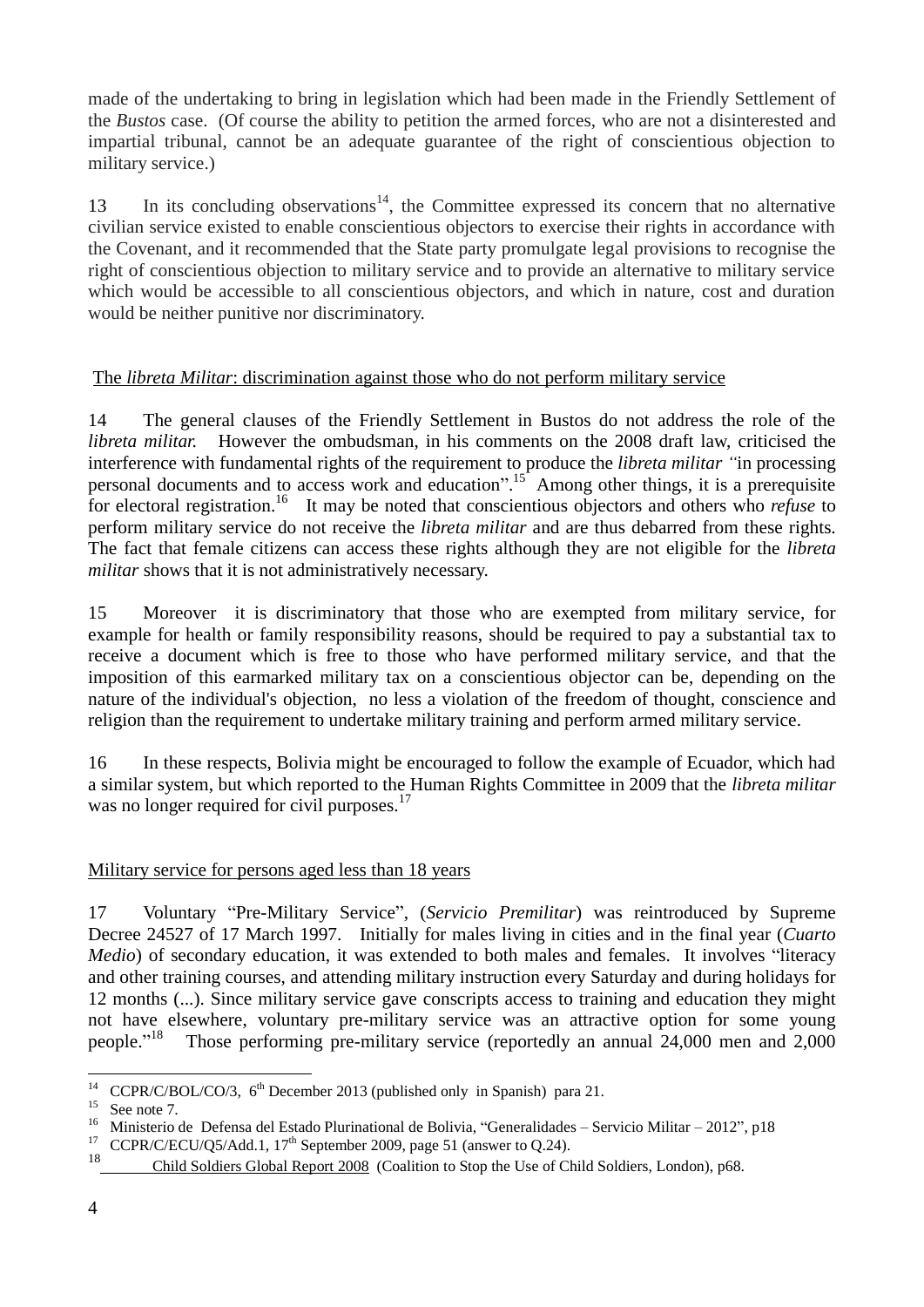women) are considered to be members of the armed forces.<sup>19</sup>

18 On its accession to the Optional Protocol to the Convention on the Rights of the Child on children in armed conflict (OPCAC), on  $22<sup>nd</sup>$  December 2004, Bolivia declared "that, under its legislation in force, the minimum age for compulsory military service in the armed forces is 18 years. As for pre-military service, it is a voluntary alternative available for young persons from the age of 17 years.". Although not expressed as such, it appears that this represented a commitment to raise the minimum age limit; the pre-military service had previously been open to all 15 to 19 year olds with a basic minimum secondary education.

19 Bolivia has not yet reported under the OPCAC, and the only reference to military service in its Fourth Periodic Report under the Convention itself<sup>20</sup> is to repeat this declaration. Beyond encouraging Bolivia to submit its Initial Report under the Optional Protocol (which had been due in  $2007$ <sup>21</sup> the Committee does not seem to have addressed the issue.

20 Proof of the performance of military service *or* voluntary pre-military service is reportedly a pre-requisite of obtaining a university degree or professional qualification, or, for any male aged between 17 and 55, of leaving the country.<sup>22</sup> This, in conjunction with what is known about the *libreta militar* implies one of two things: either at a time before they have completed military service young males *including those aged 17* are subject to additional civic disadvantages if they have not performed this supposedly voluntary service, or the "voluntary pre-military service" itself in fact is sufficient for the issue of the *libreta militar*, in which case it is really an arrangement to permit the performance of obligatory military service before the age of 18.

21 The latter interpretation had been indicated at the time when the pre-military service was first introduced. That year, in its Second Periodic Report under the Convention on the Rights of the Child, Bolivia stated "Because of recurring complaints in recent years concerning cases of maltreatment, including the death of conscripts in barracks, this year pre-military service was reintroduced for male students in their final years. Under these provisions future graduates receive military training at weekends and during vacations, but economic discrimination still exists, since the students who opt for this type of service must pay for their own uniforms and food".<sup>23</sup>

22 Cadets who complete one or more years of study at the Navy Military School, are also deemed to have fulfilled their military obligations. Again, the age of admission is apparently now 17, in line with Bolivia's declaration on ratifying the OPCAC – it had previously been 16.

23 In the case both of "voluntary pre-military service" and cadetships at the Navy Military School, it is to say the least questionable whether the nature of the service ceases to be obligatory simply because there is a voluntary element in precisely how and when it is undertaken. The ombudsman, in his comments on the 2008 draft  $law<sub>,24</sub>$  criticised elements which would make "children of 16, 17 and 18 years old fight for the flag, in contravention of the UN Convention on the Rights of the Child".

<sup>19</sup> <sup>19</sup> Ministerio de Defensa del Estado Plurinational de Bolivia, op cit, p16.<br><sup>20</sup> CBC/C/POL/4, 25 Morob 2000.

<sup>&</sup>lt;sup>20</sup> CRC/C/BOL/4, 25 March 2009

<sup>&</sup>lt;sup>21</sup> CRC/C/BOL/CO.4,  $16^{th}$  October 2009 para 90<br><sup>22</sup> Child Saldian Clabal Danast 2009 an ait p.67

<sup>22</sup> Child Soldiers Global Report 2008,op cit, p67.

 $23$  CRC/C/65/Add.1, 1<sup>st</sup> December 1997, para 153.

<sup>&</sup>lt;sup>24</sup> See note 7 above.